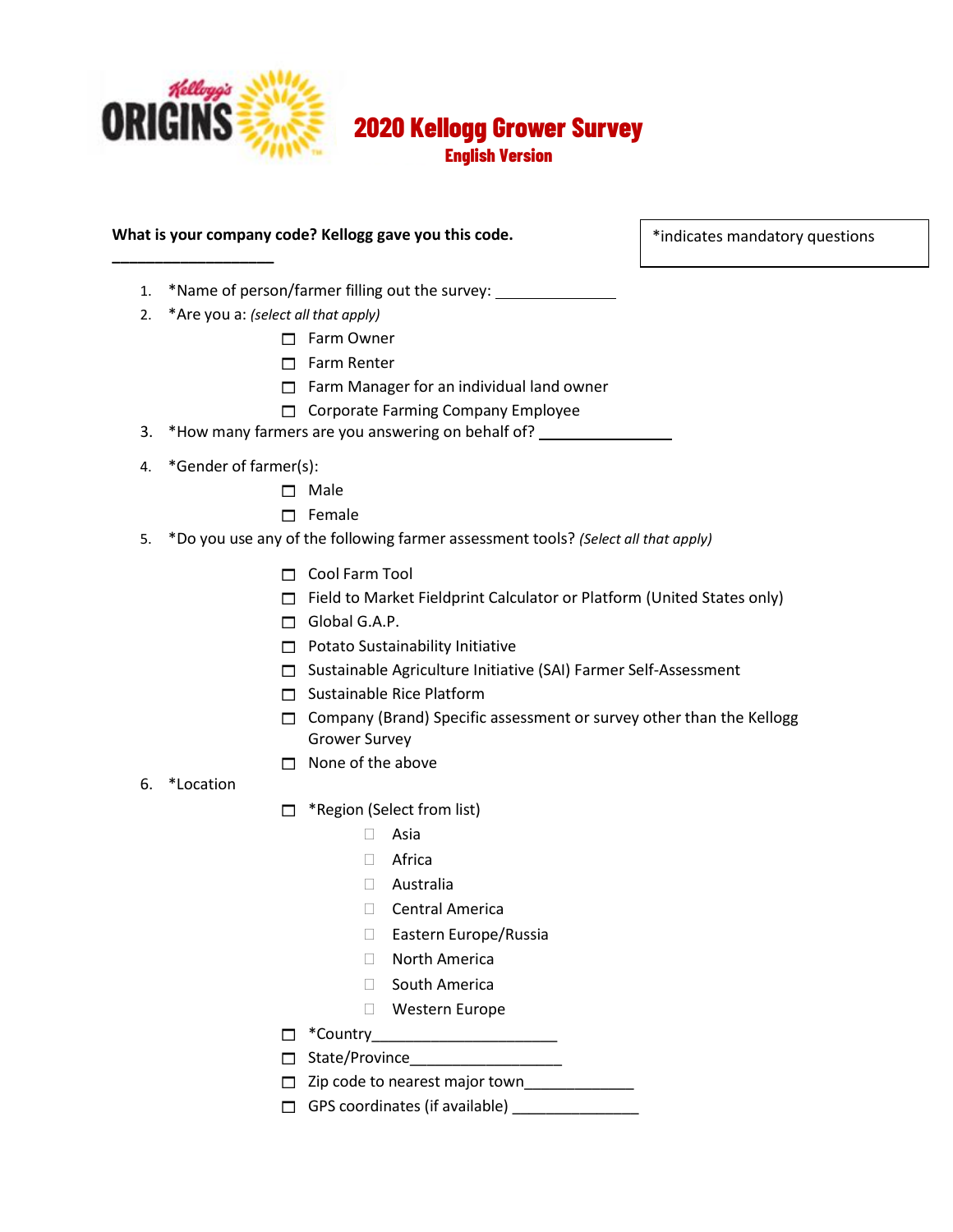- 7. \*For which crop were you asked to complete this survey? This will be the reporting crop for the rest of the survey. *(Select only one crop.)*
	- □ Corn/Maize
	- □ Oats
	- $\Box$  Potato
	- $\Box$  Rice
	- Raisins/Sultanas
	- $\Box$  Strawberries
	- □ Sugar Beet
	- □ Wheat
- 8. \*Total farmable land for current year of production: hectares/acres *(Select unit of measure)*
- 9. \*How many hectares/acres did you grow of the reporting crop for this production season? \_\_\_\_\_\_\_\_ hectares/acres *(Select unit of measure)*
- 10. What seed or crop varieties did you use for the reporting crop?
	- a. Enter Seed Brand: \_\_\_\_\_\_\_\_\_\_\_
	- b. Enter Seed Product Name: \_\_\_\_\_
- 11. What is the agricultural performance of the crop variety(ies) you produced for the reporting crop? (Select all that apply)
	- Good performance across all metrics
	- $\Box$  Could be better Low yield
	- $\Box$  Could be better -Water intense
	- $\Box$  Could be better Pest/Insect vulnerable
	- $\Box$  Could be better Disease vulnerable
	- $\Box$  Could be better Cost of seed
- 12. For the reporting crop, please provide the planting density per unit of land area. \_\_\_\_\_\_\_\_ *Select the correct unit of measure:*

*For strawberries and raisins/sultanas: plants/acre, plants/ha.*

*For all other crops: kg/ha, lbs/acre, bags/acre, bags/ha.*

- 13. \*What was the previous crop planted on field before the reporting crop? (Select all that apply)
	- $\Box$  Barley
	- Corn / Maize
	- $\Box$  Oats
	- $\Box$  Potato
	- $\Box$  Rice
	- $\square$  Soybean
	- $\Box$  Strawberries
	- □ Sugar Beet
	- □ Wheat
	- $\Box$  Other crop
	- $\Box$  None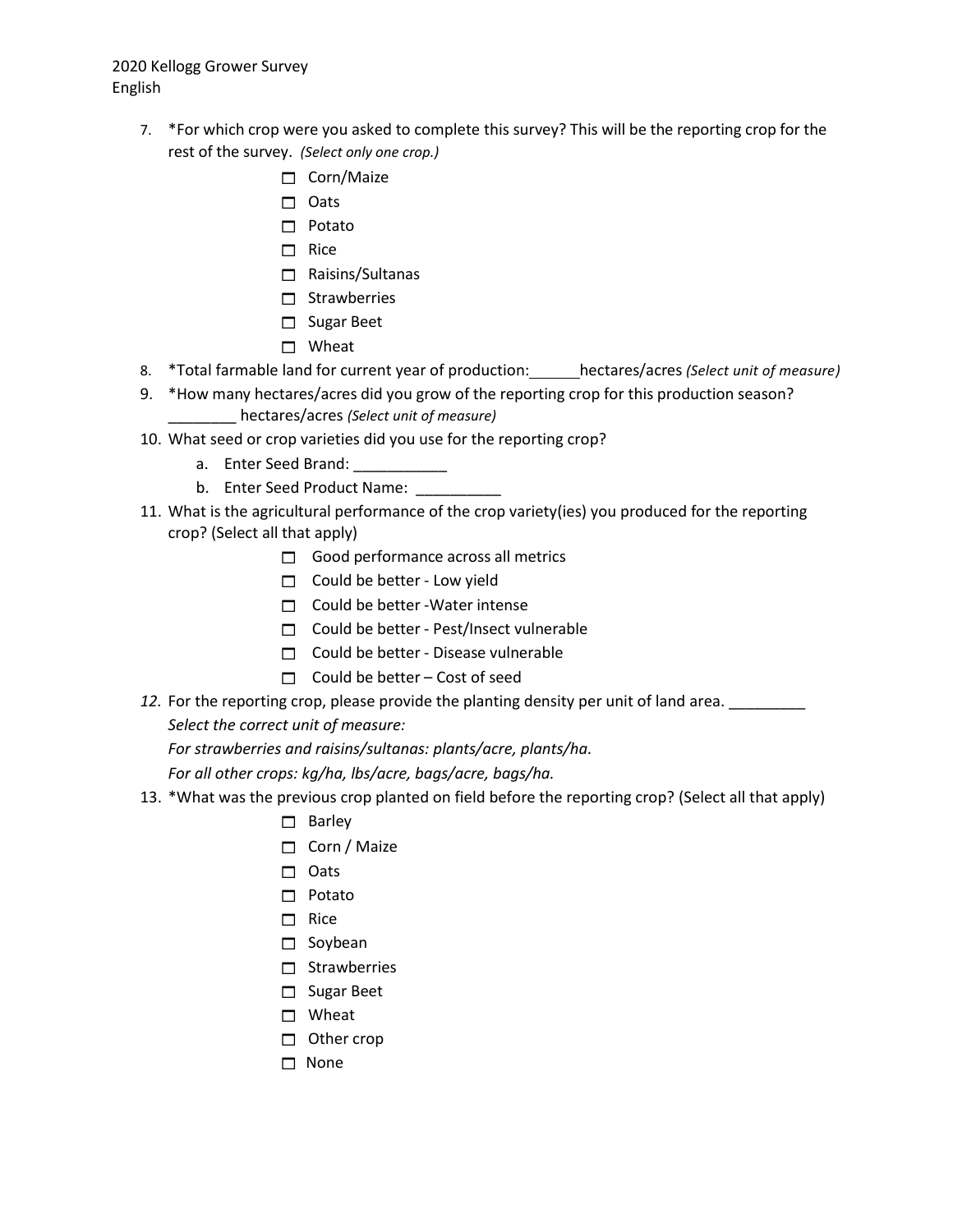- 14. \*Do you regularly rotate your crops, that is, grow a series of different types of crops in the same field(s) in subsequent seasons?
	- □ Yes
	- No
- 15. \*Which planting and harvest method do you use? (Select all that apply)

 $\Box$  Hand planting and/or harvesting

- $\Box$  Mechanized planting and/or harvesting
- 16. Please specify the month when planting started for the reporting crop this year: (Select from the list of months)
	- January
	- February
	- March
	- April
	- May
	- June
	- July
	- August
	- September
	- October
	- November
	- December
- 17. Please specify the month harvesting started for the reporting crop this year: (Select from the list of months)
	- January
	- February
	- March
	- April
	- May
	- June
	- July
	- August
	- September
	- October
	- November
	- December
- 18. Which of the following farming systems do you use on your farm? (Select all that apply)
	- $\Box$  Organic
	- Certified Organic
	- $\Box$  Conventional
	- $\Box$  Certified Transitional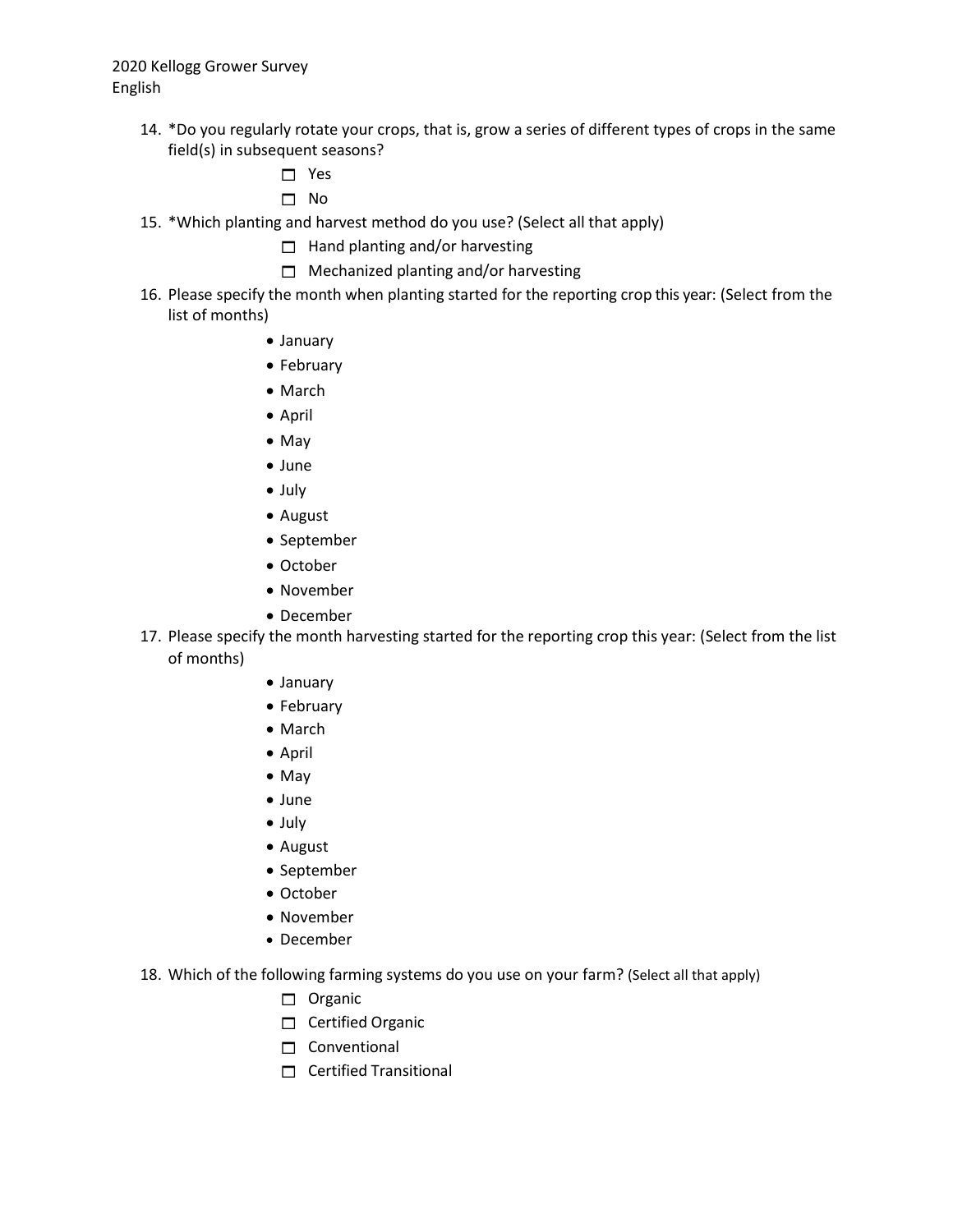### **Environmental:**

- 19. \*How much energy do you use to produce one season of the reporting crop? (Enter all that apply)
	- Electricity: kWh
	- Diesel: liters
	- Propane: liters
	- □ Natural Gas: \_\_\_\_\_\_\_\_\_\_\_\_\_liters
	- □ Oil: liters
	- Gasoline: liters
	- $\Box$  Biofuels (biodiesel/biogas/bioethanol): liters, kg, or kWh
	- $\Box$  I do not measure energy use
	- (Select correct unit of measure)
- 20. If you used renewable energy for heat and transportation, what energy sources did you use (Select all that apply)
	- □ Biodiesel
	- $\Box$  Biogas
	- $\Box$  Biomass
	- $\Box$  Solar Thermal
	- $\Box$  I did not use renewable energy
- *21.* If you used renewable energy for electricity, what energy sources did you use (Select all that apply)
	- $\Box$  Solar
		- Hydroelectric
		- □ Wind
		- Geothermal
		- $\Box$  I did not use renewable energy
- 22. How do you track your energy usage?
	- $\Box$  I keep notes either digitally (e.g., a farm management system) or on paper about my energy usage
	- $\Box$  I can estimate my energy usage from experience
	- $\Box$  I want to learn more about how to better track my energy usage
- 23. \*What measures have you taken to maximize energy use efficiency? (Select all that apply)
	- $\Box$  I have changed to higher efficiency tractors and/or trucks for hauling
	- $\Box$  If biotech seeds are approved for use in my region, I use them to decrease tillage and cultivation
	- $\Box$  I am using biofuels to meet some of my energy needs
	- $\Box$  I am using wind or solar energy to meet my energy needs
	- $\Box$  I use precision agriculture tools to improve efficiency and to reduce fuel and fertilizer inputs
	- $\Box$  I have implemented operating strategies to improve energy efficiency such as building full modules and operating tractors and other equipment at reduced RPM
	- $\Box$  I use seed treatments to reduce the need for post emergent applications of insecticides and fungicides
	- $\Box$  I have conducted an energy audit on my farm
	- $\Box$  I have not conducted an energy audit on my farm but will conduct one in the future
	- $\Box$  I did not take any measures to maximize energy use efficiency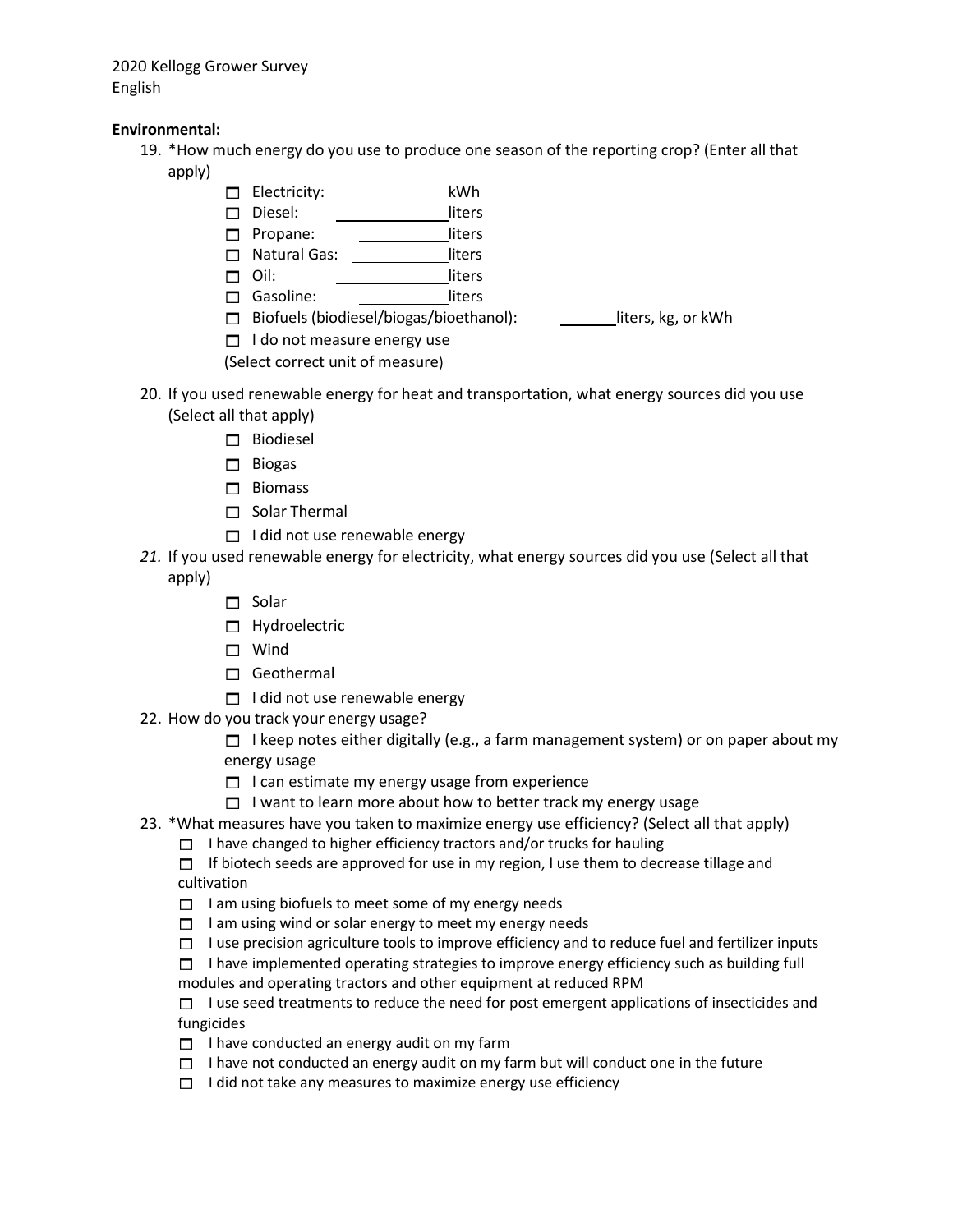- 24. \*Do you have adequate resources to maximize your energy use efficiency?
	- $\Box$  Yes, I am maximizing my energy use efficiency with the resources I have
	- $\Box$  No, I lack the financial resources to implement energy efficient practices
	- $\Box$  No, I could use more education on how to maximize my energy use efficiency
- 25. \*Do you irrigate the reporting crop? (If the answer is "yes," please answer questions 25a-c. If the answer is "no," please proceed to question 26.)
	- Yes
	- No
	- a. What is your irrigation method for the reporting crop and what % of crop is irrigated utilizing that method?
		- Center Pivot \_\_\_\_\_\_\_\_\_\_\_\_% of crop
		- □ Lateral \_\_\_\_\_\_\_\_\_\_\_\_\_\_% of crop
		- □ Sprinkler <u>\_\_\_\_\_\_\_\_\_\_\_\_\_\_\_</u>% of crop
		- □ Drip \_\_\_\_\_\_\_\_\_\_\_\_\_\_% of crop
		- □ Flood \_\_\_\_\_\_\_\_\_\_\_\_\_\_% of crop
	- □ Channel irrigation \_\_\_\_\_\_\_% of crop *b.* What is your irrigation water use? \_\_\_\_\_\_\_\_liters/ha *or* \_\_\_\_\_\_\_\_\_\_liters/acre *or*
		- \_\_\_\_\_\_\_\_\_ acre-feet (Select correct units of measure)
	- c. Did you use flow meters to track your irrigation water applied?
		- $\Box$  I used flow meters on my entire farm
		- $\Box$  I used flow meters on some of fields
		- $\Box$  I did not use flow meters
- 26. \*How much fertilizer do you apply per hectare or acre for one rotation of the reporting crop? (Select correct units of measure for amount (kg or lbs) and area (ha or acre))

| $\Box$ N (Urea):     | kg/lbs per | ha/acres |
|----------------------|------------|----------|
| $\Box$ N (Ammonium): | kg/lbs per | ha/acres |

- $\Box$  N (Nitrate):  $\Box$  N (Nitrate):
- P: \_ kg/lbs per ha/acres
- K: kg/lbs per ha/acres
- □ Organic fertilizer: Management May loss per ha/acres
- 27. How often did you apply fertilizer for the reporting crop in this production season? \_\_\_\_\_\_\_\_\_\_\_ (Please enter 1, 2, 3, 4, or 5 applications)
- 28. \*What type of pesticides do you use ("Pesticides" include insecticides, herbicides, fungicides, fumigants, etc.)?
	- $\Box$  I apply organic pesticides
	- $\Box$  I apply synthetic pesticides
	- $\Box$  I apply organic and synthetic pesticides
	- $\Box$  I do not apply pesticides

(Please answer question 29 only for wheat and oat production. If you are reporting on a different crop, please proceed to question 30.)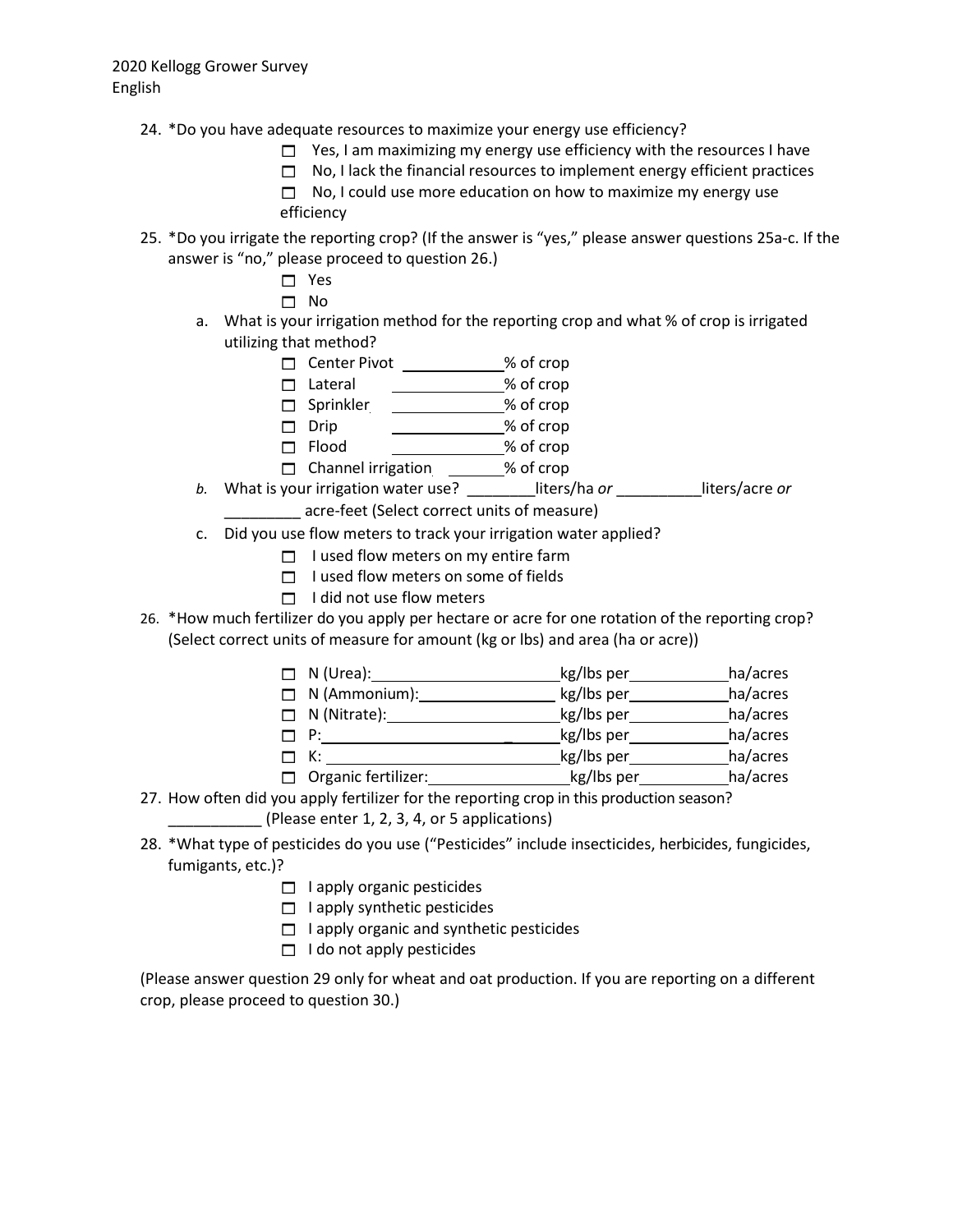- 29. \*Do you use glyphosate on the reporting crop to: (Select all that apply)
	- $\Box$  Help dry crops before harvest
	- $\Box$  Control weeds late in the season
	- $\Box$  Control weeds before crop emergence
	- $\Box$  Control weeds before crop emergence, in conjunction with minimal tillage or other conservation agriculture practices
	- $\Box$  Fallow application after crop harvest
	- $\Box$  I don't use glyphosate on the reporting crop
- 30. \*Do you take measures to preserve biodiversity on the farm? (Select all that apply)
	- $\Box$  We have a biodiversity plan in place
	- $\Box$  We have practices that support biodiversity
	- $\Box$  No, but I'd like to learn more about how to support biodiversity
	- $\Box$  No, I don't take measures to preserve biodiversity on the farm
- 31. \* What biodiversity measures have you taken? (Select all that apply)
	- $\Box$  I plant crop mixtures and multiple crop varieties
	- $\Box$  I include beneficial flowers, perennials, hedgerows or areas of uncultivated land on the land that I manage
	- $\Box$  I provide nesting areas for pollinators and other wildlife
	- $\Box$  I work with local conservation organizations to assist in improving or increasing biodiversity
	- $\Box$  I do not practice any of these measures
	- $\Box$  Other:
- 32. \* Do you use Integrated Pest Management (IPM) principles? In other words, do you combine prevention, biological, cultural, physical, and chemical methods to control pests (weeds, insects, pathogens, or vertebrates) in a way that minimizes risk to people and the environment? (If the answer is "yes," please answer question 32a.)
	- $\Box$  Yes, and I've received formal training
	- $\Box$  Yes, I've educated myself using books or the internet
	- $\Box$  No, I could use more education or resources on Integrated Pest Management
	- $\Box$  No, Integrated Pest Management does not apply to my operation
	- a. \* What integrated pest management practices do you use? (Select all that apply)
		- □ I rotate Modes of Action (MOA) for resistance management
		- $\Box$  I have a scouting program to identify pests and diseases in my crop
		- $\Box$  I consider the potential environmental impacts when selecting my pest control products
		- $\Box$  I use a consultant to help me plan my pest management strategies
		- $\Box$  I consider timing, pesticide application equipment, neighbors and weather when planning my applications
		- $\Box$  I use a crop rotation, cover crop, trap crop, or other controls to reduce pest populations over time
		- $\Box$  I keep detailed pest management records through a Farm Management System
		- $\Box$  Pesticides are applied only when necessary, based on knowledge of pests, weeds and diseases.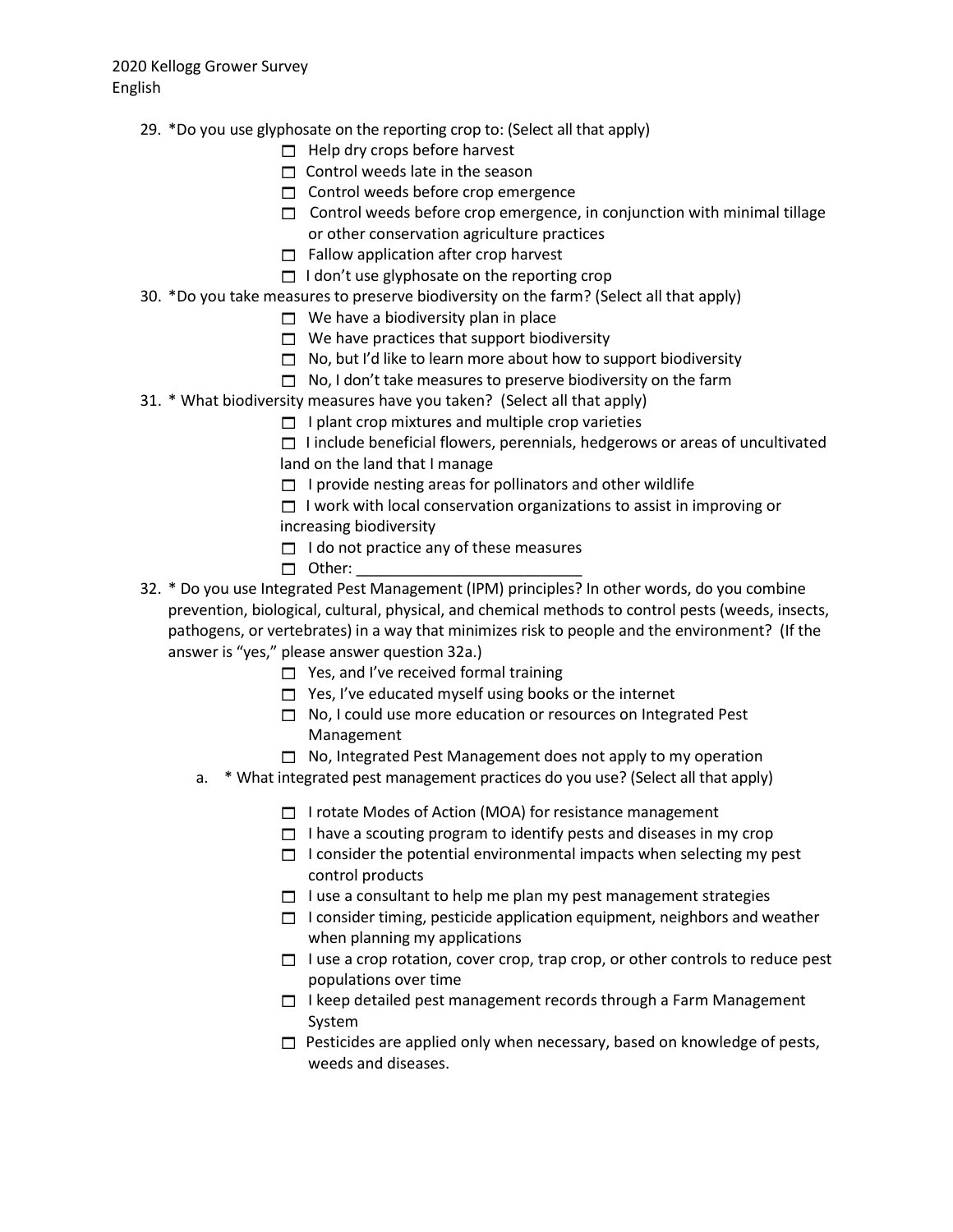- 33. \*Does everyone on your farm use Personal Protective Equipment (PPE) when handling or applying chemicals?
	- $\Box$  Yes, and everyone involved in chemical applications has been trained according to legal requirements
	- $\Box$  Yes, but there is no formal training
	- $\Box$  No, PPE is not used for chemical applications
	- $\Box$  No, we do not use chemicals that require PPE
- 34. Based on a visual assessment, is the soil texture for the crop you are reporting on:
	- $\Box$  Coarse (sandy)
	- $\Box$  Medium (silt)
	- $\Box$  Fine (clay)
- 35. Is the drainage in your field poor? For example, for the reporting crop, does the water pool in your field?
	- □ Yes
	- $\Box$  No
- 36. For the reporting crop, is the soil in your field: (Select all that apply)
	- $\Box$  Dry: 'Dry' if, for any part of the growing season, soil is dry, cracked or crop may be stressed in drought conditions
	- $\Box$  Moist: 'Moist' soils are those (including irrigated soils) without any water constraint during the growing season
- 37. \*Do you conduct soil tests? (If the answer is "yes," please answer questions 37a-c.)
	- $\Box$  Yes I do them and they inform my decisions
	- $\Box$  Yes I do them, but I don't use them
	- $\Box$  I have the resources to conduct soil tests, but I don't conduct soil tests
	- $\Box$  I don't have the resources to conduct soil tests
	- a. Which of the following do you soil test for?
		- $\Box$  Macronutrients (N, P, K)
		- $\Box$  Micronutrients (Ca, Mg, Zn, Cu, Bo, Mn, Fe, S)
		- $\Box$  pH
		- $\Box$  Electrical Conductivity (EC)
		- $\Box$  Cation exchange capacity (CEC)
		- Soil Organic Matter (SOM)
		- $\Box$  None of the above
	- b. What is the average % of soil organic matter (SOM) across your farm?
		- $\Box$  SOM  $\leq$  1.72
			- $\Box$  1.72 < SOM ≤ 5.16
			- $\Box$  5.16 < SOM ≤ 10.32
			- $\Box$  SOM > 10.32
		- $\Box$  I don't know my average SOM
	- c. What is the average pH of your soil across your farm?
		- $\Box$  pH  $\leq$  5.5
		- $\Box$  5.5 < pH ≤ 7.3
		- $\Box$  7.3 < pH ≤ 8.5
		- $\Box$  pH > 8.5
		- $\Box$  I don't know my average pH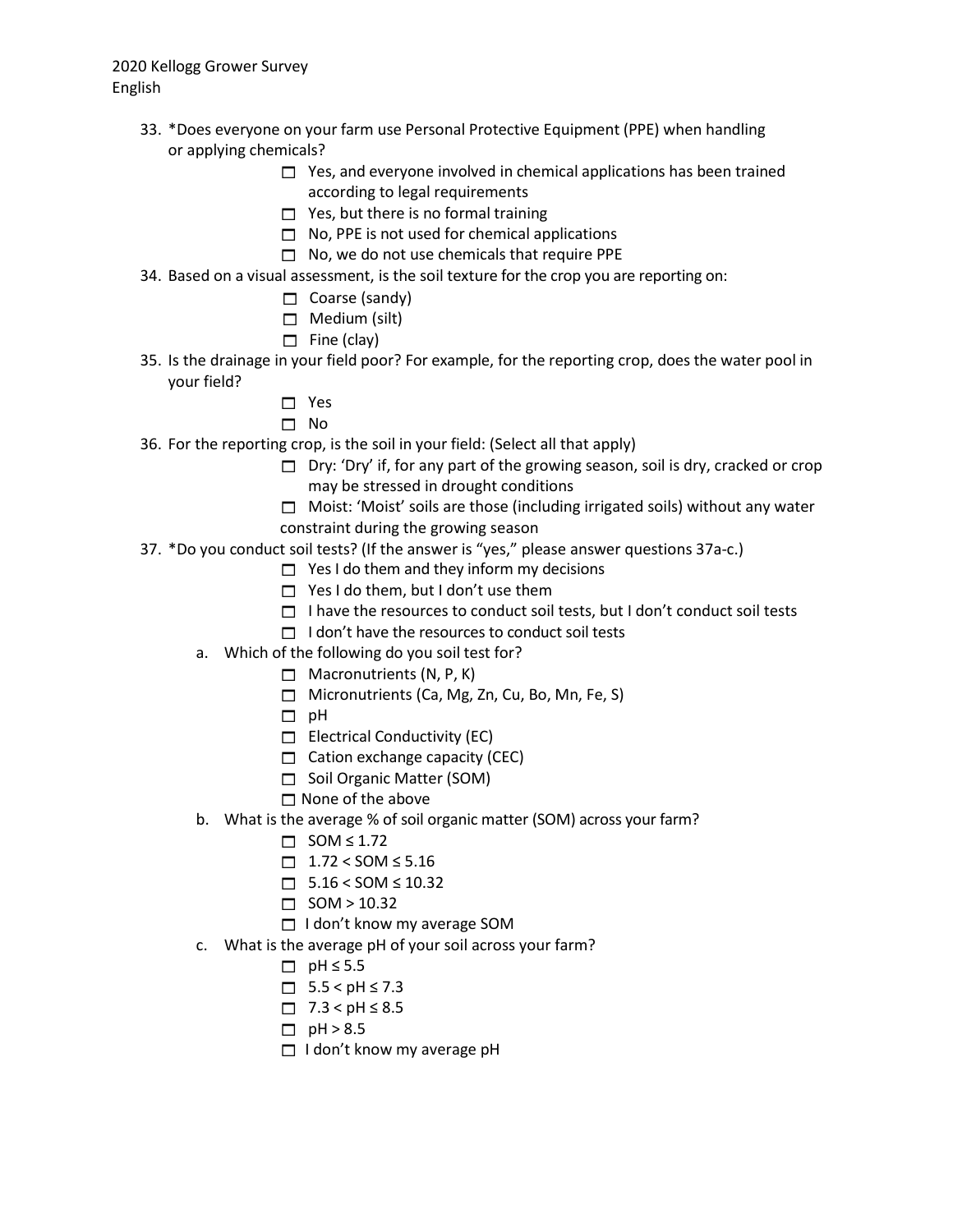- 38. \*Do you practice any of the following methods on the field(s) where you produced the reporting crop this year? *(Select all that apply and indicate the number of years each practice has been implemented.)*
	- No till: years
	- Minimum till: years
	- Stubble retention: years
	- Permanent soil cover: years
	- Cover crops: vears
	- $\Box$  Buffer or filter strips: years
- 39. Would you like to learn more about soil health management practices that are appropriate for your area?
	- □ Yes
	- $\Box$  No, I already have adequate information about to how to manage soil health
- 40. What nutrient management practices do you use? (Select all that apply)
	- $\Box$  Nutrient management plan
	- $\Box$  Rate recommendation based on model optimizing fertilizer cost and crop yield
	- $\Box$  Rate recommendation from an agriculture research or university extension program
	- $\Box$  Source recommendation from an agriculture research or university extension program
	- $\Box$  I time fertilizer applications to match nutrient availability and crop  $need s \Box$  Reduced tillage including conservation tillage and no-till
	- $\Box$  Crop rotation or cover crop with nitrogen fixing crops such as soy, alfalfa, legumes, etc.
	- $\Box$  Non-nitrogen fixing cover crops
	- □ Nutrient/Soil management based on soil mapping
	- $\Box$  High efficiency/sub-surface drip fertigation (injection of fertilizers, soil amendments, water amendments and other water-soluble productions into an irrigation system)
	- $\Box$  I work with an agronomist to evaluate and improve nutrient use efficiency
	- $\Box$  Overall rate recommendations optimized using weather data
	- $\Box$  Use of a nitrification inhibitor
	- $\Box$  I do not use any of the nutrient management practices above
- 41. Do you laser level your field, or level using local techniques?
	- Yes
	- □ No
- 42. \*Whom do you ask for agronomic advice? (Select all that apply)
	- $\Box$  Certified crop advisor or agronomist
	- $\Box$  Chemical distributor or input provider
	- $\Box$  Seed distributor
	- $\Box$  Private technician consultant
	- $\Box$  Government extension officer
	- $\Box$  Influential village leader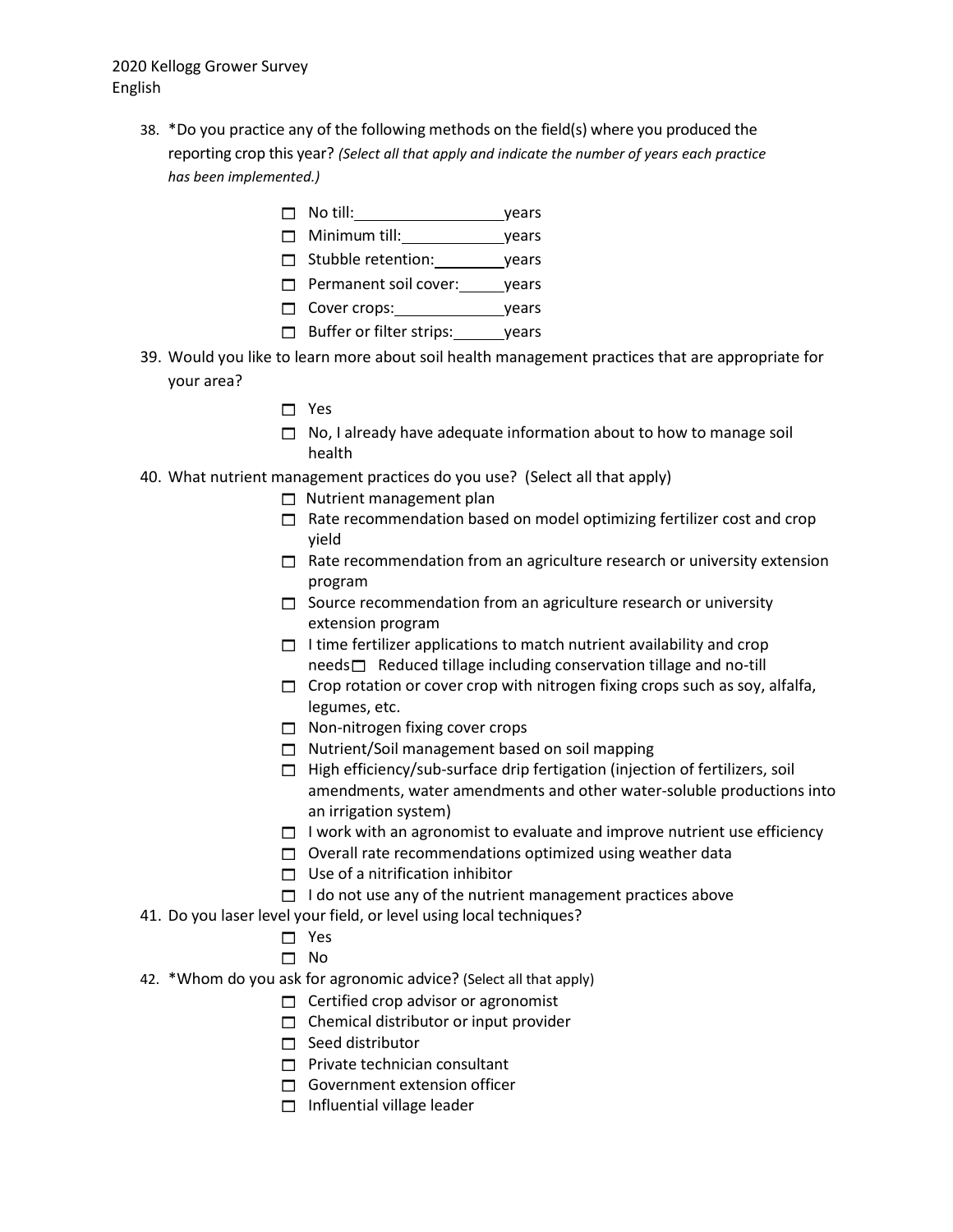- $\Box$  Co-operatives
- $\Box$  Family or Friends
- $\neg$  No one
- 43. Do you use precision agriculture technology? (If the answer is "yes," please answer question43a.)
	- □ Yes
	- $\Box$  No
	- a. What precision agriculture technologies do you use? (Select all that apply.)
		- $\Box$  I use a yield monitor to identify field variability
		- $\Box$  I use an auto steer guidance system on farm implements
		- $\Box$  I use a GPS unit to pinpoint field areas requiring special attention
		- $\Box$  I make use of aerial or satellite images to identify areas needing treatment
		- $\Box$  I use a soil map for management decisions
		- $\Box$  I use variable rate planting
		- $\Box$  I use variable rate fertilizer applications
- 44. Do you use farm management software to manage your farm?
	- □ Yes
	- $\Box$  No
- 45. Where is your storage for harvested crops? (If the answer is "I immediately sell my harvested crops without storing," please proceed to question 46.)
	- $\Box$  Harvested crops are stored on my farm
	- $\Box$  Harvested crops are stored with processor or co-op
	- $\Box$  Harvested crops are stored with government supported crop storage
	- $\Box$  I immediately sell my harvested crops without storing
	- a. At the location where you store your crops, what storage type is used?
		- Concrete/Steel Silos
		- $\Box$  Open Bulkheads
		- □ Warehouse/Cold Storage (Cooler)
		- $\Box$  Portable Storage
		- □ Aerated Storage

### **Social:**

- 46. \*Have you ever been required to sign a Code of Conduct or guideline on ethical business practices?
	- □ Yes, a Kellogg [Supplier Code of](https://www.kelloggcompany.com/content/dam/kelloggcompanyus/PDF/KelloggCompanySupplierCodeofConduct.pdf) Conduct has been shared with me.
	- $\Box$  Yes, my customer (e.g. miller) has a code of conduct that I signed.
	- No
- 47. \* How many workers were employed or subcontracted by your operation during your last harvest? Please do not include unpaid family members who work on the farm. (If the answer is "I do not employ workers," please proceed to question 48. If you do employ workers, please answer questions 47a-.)
	- $\Box$  I do not employ workers
	- $\Box$  1-10
	- $\Box$  11-25
	- $\Box$  26-50
	- $\Box$  51-100
	- $\Box$  over 100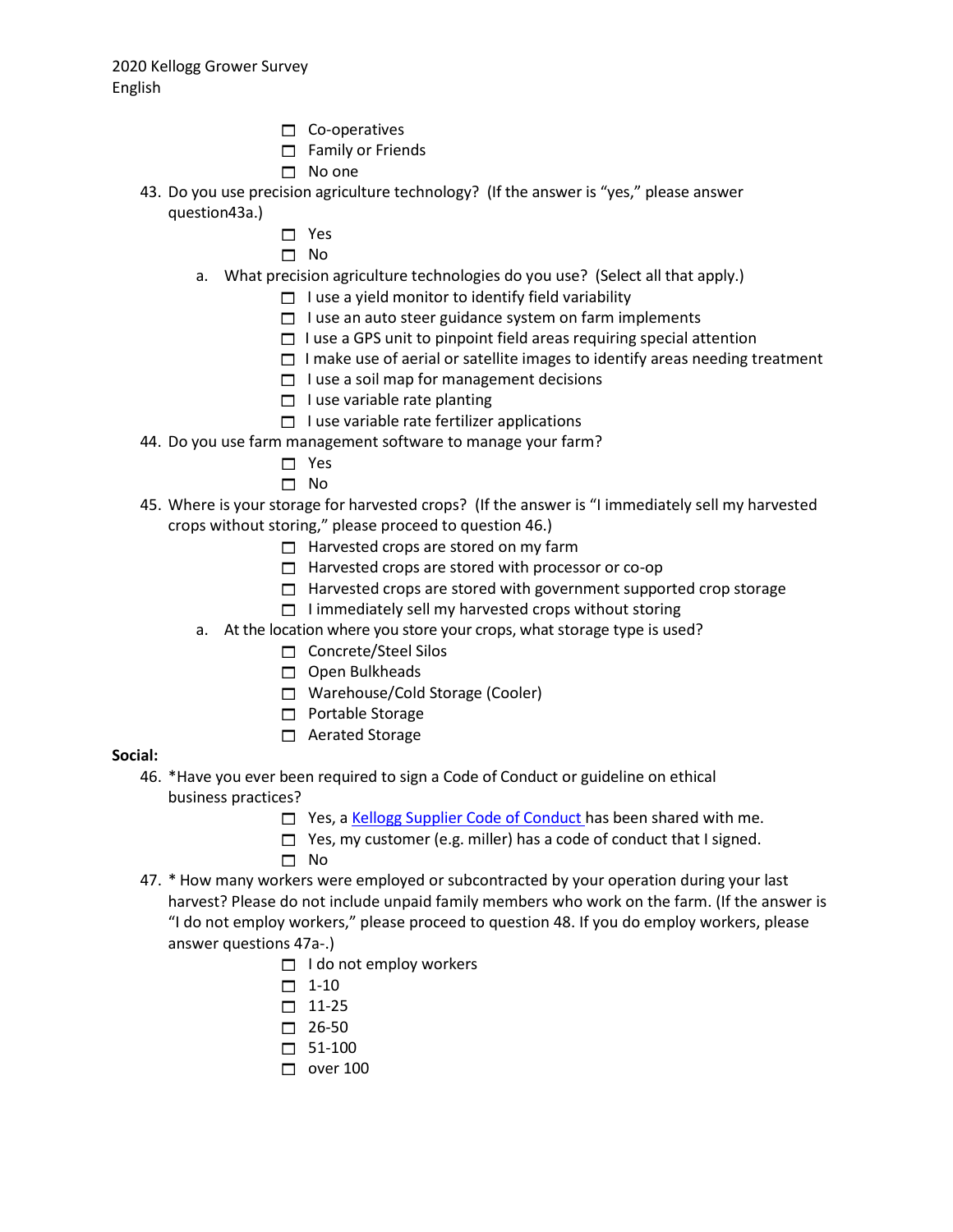- a. What percent of your workers on farm are: (These numbers should sum to 100%)
	- □ Men \_\_\_\_\_\_ % Women %
- b. What percent of your workers on farm are: (should add up to 100%)
	- Direct hire \_\_\_\_\_\_\_\_ %
	- □ Contracted hire %
- c. How do you pay your workers?
	- $\Box$  Pay workers directly
	- $\Box$  Pay workers indirectly, through a worker representative
	- $\Box$  Pay workers indirectly, through a labor broker or employment agency
- d. Do you and workers on your farm have regular access to health and safety training?
	- $\Box$  Yes, through my processor or trader
	- $\Box$  Yes, through government entities
	- $\Box$  Yes, through opportunities with non-governmental organizations (NGOs)
	- $\Box$  No
- e. What percent of your workers on farm are: (These numbers should sum to 100%.)
	- □ Local Permanent Residents \_\_\_\_\_\_\_ %
	- $\Box$  Non-local, but permanent residents of the same country  $\%$
	- □ Non-local permanent residents from out of country\_\_\_\_\_\_\_\_\_\_\_\_\_\_\_\_\_\_\_\_\_\_\_\_\_\_

### **Economic:**

- 48. \*What is your average yield in metric tons per hectare or acre for the last growing cycle of the reporting crop?
	- \_\_\_\_\_\_\_\_\_\_\_\_\_\_\_\_\_\_\_\_\_\_ MT/ha or MT/acre (Select correct units of measure.)
- 49. \*What was your expected yield for the reporting crop?
	- \_\_\_\_\_\_\_\_\_\_\_\_\_\_\_\_\_\_\_\_\_\_ MT/ha or MT/acre (Select the correct units of measure)
- 50. Are you satisfied with your yield returns on the reporting crop?
	- $\Box$  Yes, every year
	- $\Box$  Yes, depends on the year
	- $\Box$  No
- 51. What level of disease pressure did you experience with the reporting crop in this production season?
	- $\Box$  High
	- □ Medium
	- $\Box$  Low
- 52. What level of weed pressure did you experience with the reporting crop in this production season?
	- $\Box$  High
	- □ Medium
	- $\Box$  Low
- 53. What level of insect pressure did you experience with the reporting crop in this production season?
	- $\Box$  High
	- □ Medium
	- $\Box$  Low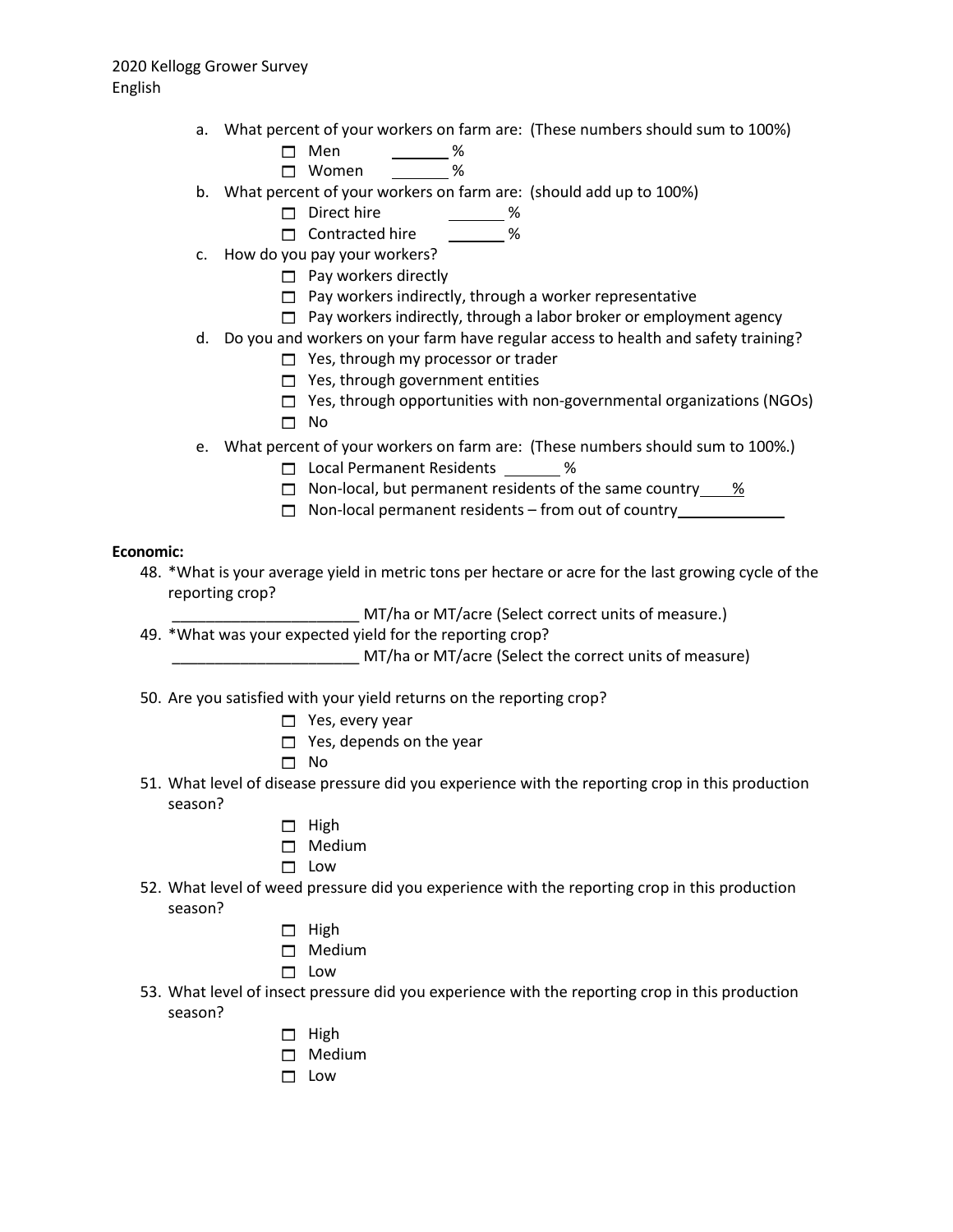- 54. If you experienced crop loss, which of the following were the cause? (Select all that apply)
	- $\Box$  Pre-harvest crop rot
	- $\Box$  Disease pressure
	- $\Box$  Weed pressure
	- $\Box$  Insect pressure
	- □ Lack of post-harvest storage

 $\Box$  Extreme weather (for example, drought, heat/cold, hail, wind damage, flooding)

 $\Box$  Market problems (for example, unable to sell, contract cancellation, lack of demand)

- $\Box$  I didn't experience crop loss
- 55. Do you have a documented training system for ensuring food safety and quality of your products?
	- $\Box$  Yes, we are trained in food safety by government agencies or processors to Hazard Analysis And Critical Control Point (HACCP) management system requirements
	- $\Box$  Yes, we have had some training in food safety and quality
	- $\Box$  No, we haven't had training but this has not impacted our access to sell our food
	- $\Box$  No, we haven't had training and it limits the places we can sell
- 56. Do you have a documented training system for you and your employees on agricultural practices?
	- $\Box$  Yes, we receive Global G.A.P. (Good Agricultural Practices) Training
	- $\Box$  Yes, we receive training through a third party like government extension
	- $\Box$  Yes, we receive training through a processor
	- $\Box$  No, we haven't had training
- 57. Do you have enough access to agronomic resources to operate your business and make improvements over time?
	- □ Yes
	- $\Box$  No
- 58. What are the top three things that would help you improve your business? (Select three options.)
	- $\Box$  Access to agronomic education
	- $\Box$  Access to new seed technologies
	- $\Box$  Access to crop protection products
	- $\Box$  Access to markets and market pricing
	- $\Box$  Access to digital agriculture tools (e.g., farm management system, scouting)
	- $\Box$  Access to precision agriculture tools (e.g. variable rate planters)
	- $\Box$  Access to information or investment for conservation practices
	- $\Box$  Access to financing

### **Climate Risk and Adaptation:**

- 59. \*Do you feel your farming operation is at risk for extreme weather events (for example, drought, heat/cold, hail, wind damage, flooding) (If the answer is "no" or "I don't know," please proceed to question 60.)
	- $\Box$  Yes
	- $\Box$  No
	- $\Box$  I don't know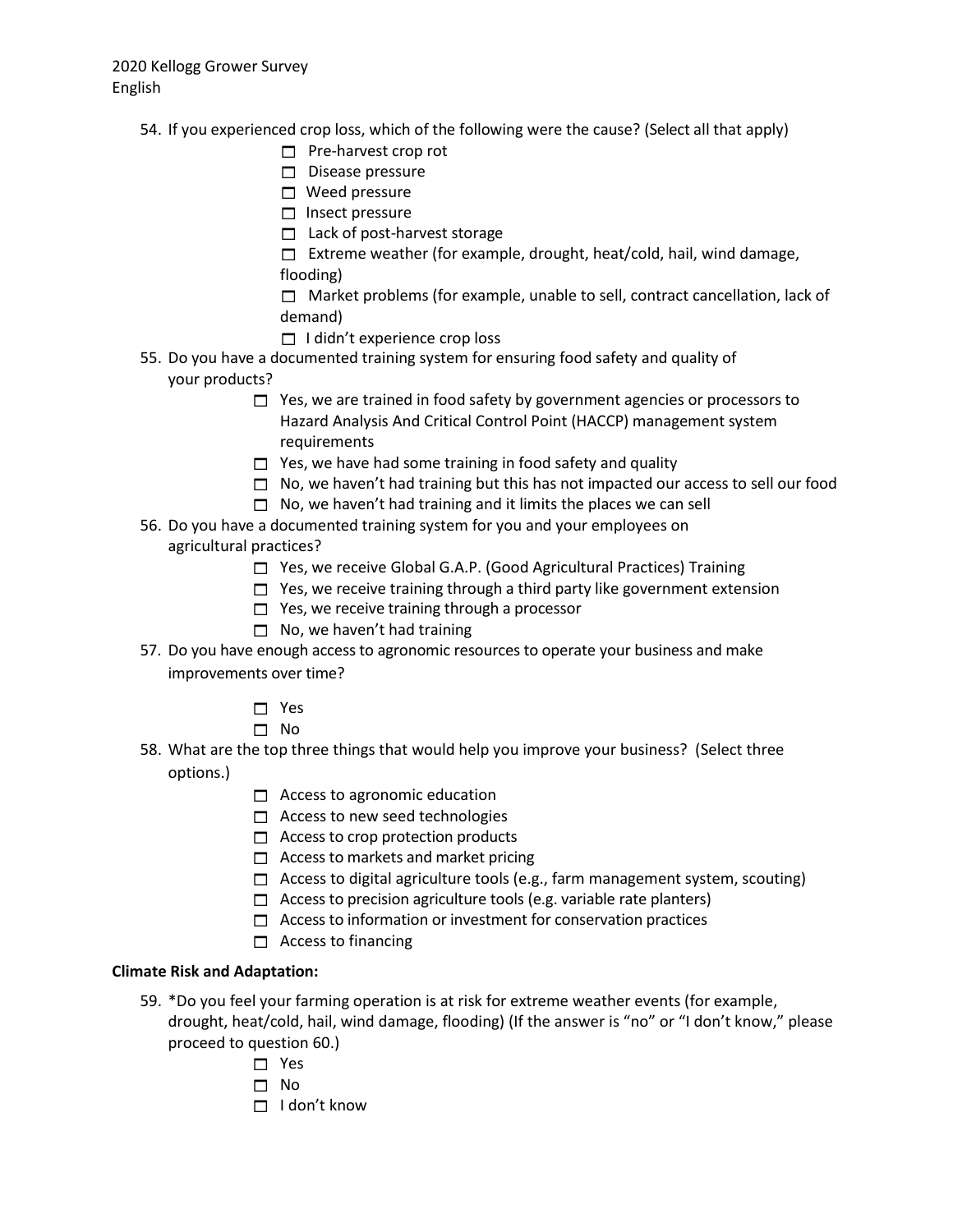- a. \*Do you take actions to lessen your risk from extreme weather events?
	- □ Yes
	- □ No
- b. Which methods are you using to address extreme weather events? *(Select all that apply)*
	- $\Box$  Drought prevention (Ex. rainwater harvesting)
	- $\Box$  Soil Protection (Ex. wind break rows, erosion barriers)
	- $\Box$  Freeze / Frost Protection (Ex. wind machines, sprinkling)
	- $\Box$  Crop Insurance
	- $\Box$  Soil enhancement (Ex. drainage, soil structure, organic matter)
	- $\Box$  Alternate wet dry
	- □ None

#### **The remaining questions apply only to crops produced in the following countries:** Bangladesh, Brazil, Chile, China, Colombia, Egypt, India, Mexico, Morocco, South Africa, Thailand, Tunisia, and Turkey.

- 60. Are you and your family able to meet all of your basic needs (food, housing, clothes, education, and savings) from your income only from farming?
	- $\Box$  Yes, all the time
	- $\Box$  Yes, depending on the season
	- $\square$  No
- 61. Do you have access to financing options to purchase inputs such as seeds and fertilizer?
	- □ Yes
	- $\square$  No
- 62. Do you have access to regular market pricing information for the crops you produce?
	- $\Box$  Yes, through supplier-supported resources
		- $\Box$  Yes, through Non-Governmental Organization (NGO)-supported resources
		- $\Box$  Yes, I research on my own
		- No, I don't
- (If the answer to question 49 was "I do not employ workers," please skip questions 63-67.)
	- 63. Do you keep any of your employees' identification or travel documents? (e.g. passports, visas, identification)
		- $\Box$  Yes, we keep these documents in a central location at all times
		- $\Box$  Yes, but employees can access them upon request within 24 hours
		- $\Box$  Yes, but employees can access them anytime without needing permission
		- $\Box$  No, we do not keep any documents for employees
	- 64. Do your employees pay for any of the following expenses, either directly or through paycheck deductions?
		- $\Box$  Medical screening as a condition of employment
		- $\Box$  Job training
		- $\Box$  Worker levy fees
		- $\Box$  Personal protective equipment or other safety items
		- $\Box$  No, employees do not pay for any of these work-related expenses.